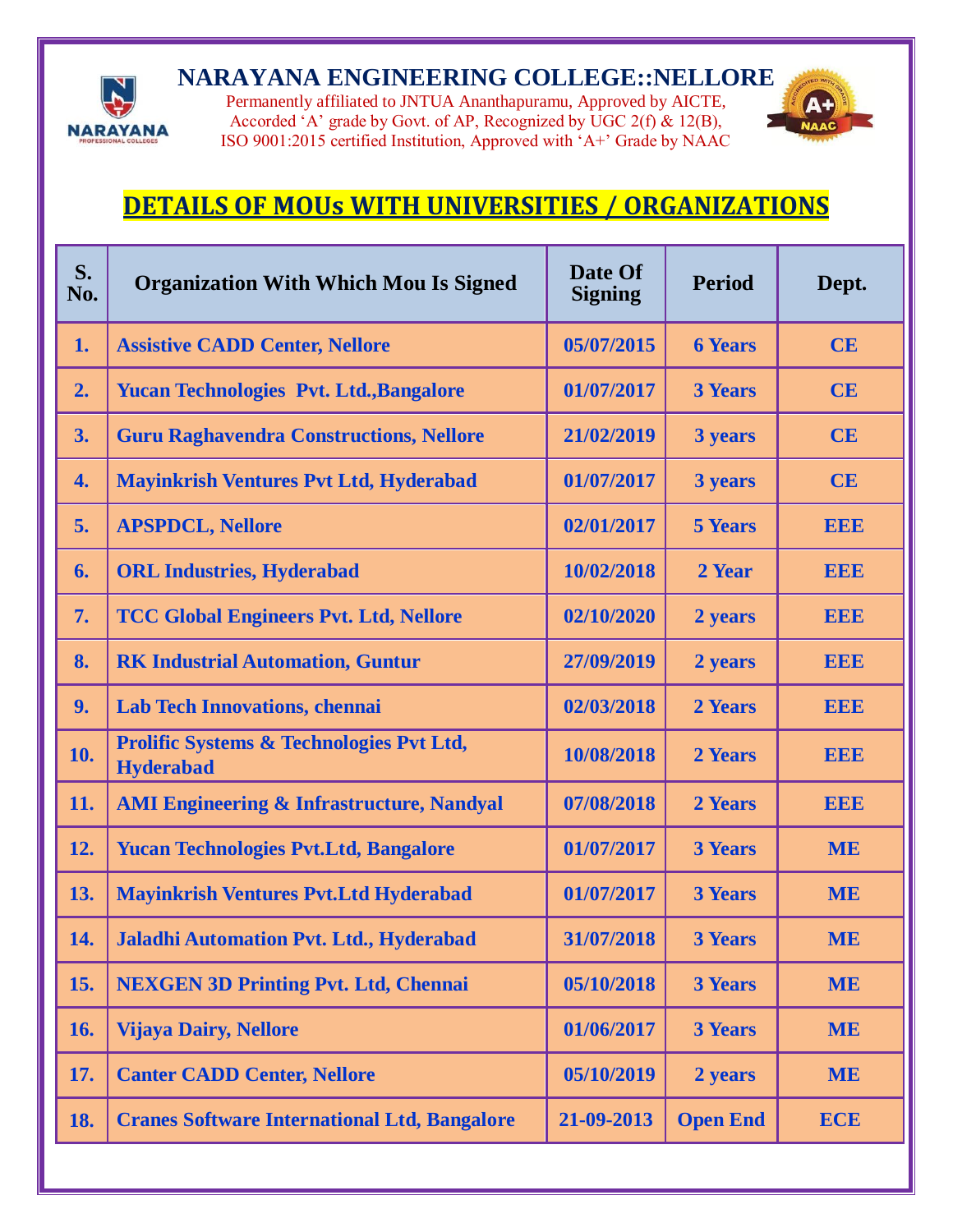| 19. | <b>Technotran Electronic Solutions, Hyderabad</b>                          | 07-08-2015 | <b>5 Years</b>  | <b>ECE</b> |
|-----|----------------------------------------------------------------------------|------------|-----------------|------------|
| 20. | <b>Lets Learn Guru, Nellore</b>                                            | 16-11-2016 | <b>5 Years</b>  | <b>ECE</b> |
| 21. | Narayana Medical College & Hospital, Nellore                               | 04-07-2017 | 2 Years         | <b>ECE</b> |
| 22. | <b>Take off Edu Group, Tirupati</b>                                        | 08-08-2019 | <b>5 Years</b>  | <b>ECE</b> |
| 23. | <b>New Dimension Software Solution, Kanchipuram</b><br>- 631501, Tamilnadu | 12/09/2018 | 2 Years         | <b>CSE</b> |
| 24. | <b>Yucan Technologies Pvt. Ltd., Bangalore</b>                             | 01/07/2017 | <b>3 Years</b>  | <b>CSE</b> |
| 25. | <b>Indian Servers, Vijayawada</b>                                          | 28/01/2019 | <b>3 Years</b>  | <b>CSE</b> |
| 26. | <b>VSS Innovations, Banglore</b>                                           | 05/11/2018 | <b>3 Years</b>  | <b>CSE</b> |
| 27. | <b>Sree Vidyanikethan Engineering College,</b><br><b>Tirupati</b>          | 29/10/2019 | <b>3 Years</b>  | <b>CSE</b> |
| 28. | <b>Code Tantra, Hyderabad</b>                                              | 13/07/2017 | <b>Open End</b> | <b>CSE</b> |
| 29. | <b>Think Campus Pvt Ltd Hyderabad, Telangana</b>                           | 06/12/2018 | <b>3 Years</b>  | <b>CSE</b> |
| 30. | <b>Sofcon Training, Delhi</b>                                              | 27/01/2018 | <b>3 Years</b>  | <b>EIE</b> |
| 31. | <b>Ravens Biotech Inn, Nellore</b>                                         | 10/09/2015 | <b>5 Years</b>  | <b>MBA</b> |
| 32. | <b>Religare Private Ltd, Nellore</b>                                       | 31/07/2019 | <b>3 Years</b>  | <b>MBA</b> |
| 33. | <b>Karvy Stock Broking Ltd, Nellore</b>                                    | 25/07/2019 | <b>3 Years</b>  | <b>MBA</b> |
| 34. | <b>Ricon Software Technologies Pvt Ltd, Hyderabad</b>                      | 24/08/2019 | <b>3 Years</b>  | <b>MBA</b> |
| 35. | C P Aqua (India) Pvt Ltd, Chennai                                          | 29/08/2017 | <b>3 Years</b>  | <b>MBA</b> |